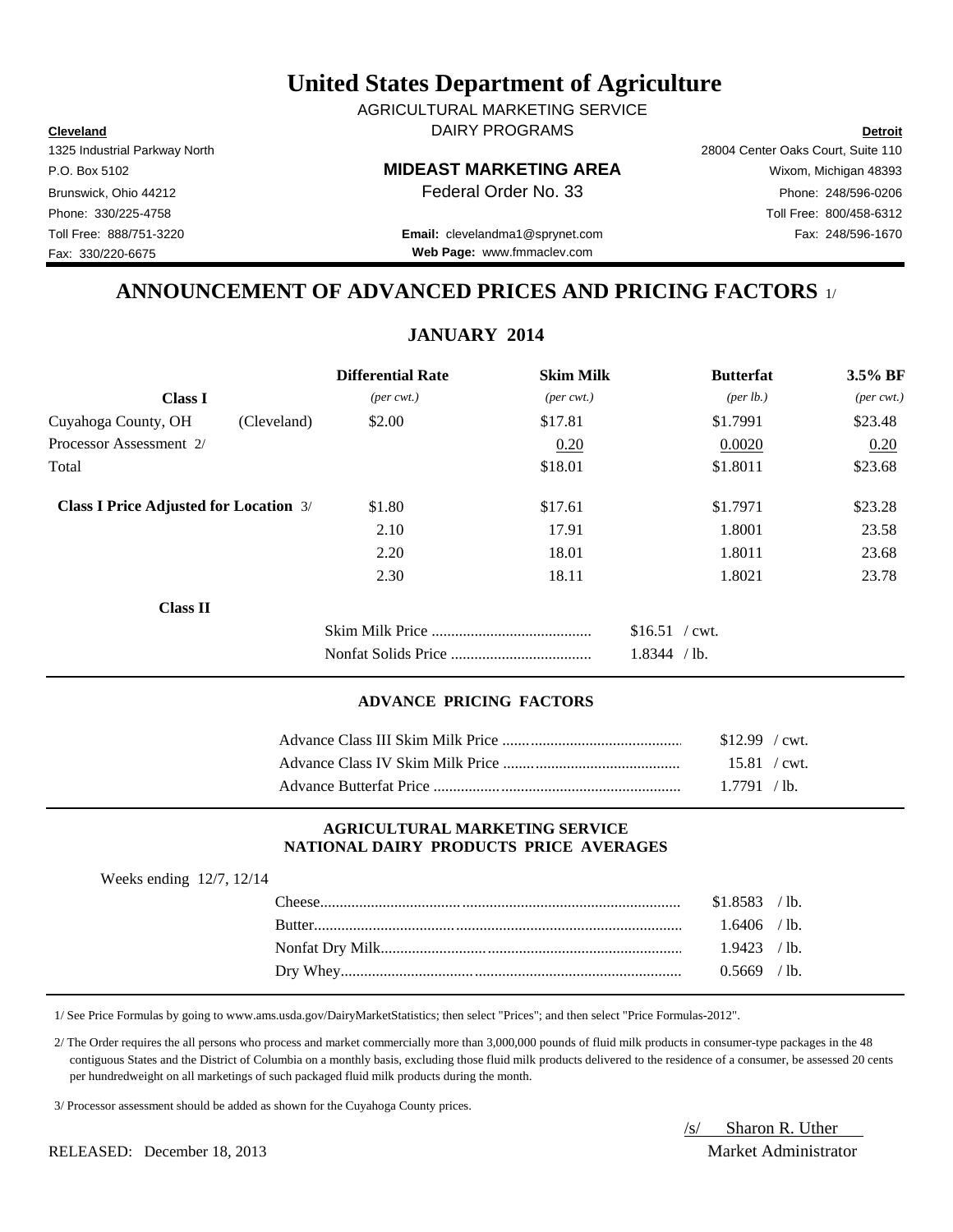**Cleveland Detroit** DAIRY PROGRAMS AGRICULTURAL MARKETING SERVICE

### P.O. Box 5102 **MIDEAST MARKETING AREA** Wixom, Michigan 48393

Brunswick, Ohio 44212 **Phone: 248/596-0206 Federal Order No. 33** Phone: 248/596-0206 Phone: 330/225-4758 Toll Free: 800/458-6312

Toll Free: 888/751-3220 Fax: 248/596-1670 **Email:** clevelandma1@sprynet.com **Web Page:** www.fmmaclev.com

# **ANNOUNCEMENT OF ADVANCED PRICES AND PRICING FACTORS** 1/

### **FEBRUARY 2014**

|                                               |             | <b>Differential Rate</b>    | <b>Skim Milk</b>            | <b>Butterfat</b>                 | $3.5\%$ BF                  |
|-----------------------------------------------|-------------|-----------------------------|-----------------------------|----------------------------------|-----------------------------|
| <b>Class I</b>                                |             | $(\text{per} \text{ cwt.})$ | $(\text{per} \text{ cwt.})$ | ${\rm (per \, lb.)}$             | $(\text{per} \text{ cwt.})$ |
| Cuyahoga County, OH                           | (Cleveland) | \$2.00                      | \$18.57                     | \$1.7425                         | \$24.02                     |
| Processor Assessment 2/                       |             |                             | 0.20                        | 0.0020                           | 0.20                        |
| Total                                         |             |                             | \$18.77                     | \$1.7445                         | \$24.22                     |
| <b>Class I Price Adjusted for Location 3/</b> |             | \$1.80                      | \$18.37                     | \$1.7405                         | \$23.82                     |
|                                               |             | 2.10                        | 18.67                       | 1.7435                           | 24.12                       |
|                                               |             | 2.20                        | 18.77                       | 1.7445                           | 24.22                       |
|                                               |             | 2.30                        | 18.87                       | 1.7455                           | 24.32                       |
| <b>Class II</b>                               |             |                             |                             |                                  |                             |
|                                               |             |                             |                             | $$17.27$ / cwt.<br>$1.9189$ /lb. |                             |

### **ADVANCE PRICING FACTORS**

| $$15.06$ / cwt. |
|-----------------|
| $16.57$ / cwt.  |
| $1.7225$ /lb.   |

### **AGRICULTURAL MARKETING SERVICE NATIONAL DAIRY PRODUCTS PRICE AVERAGES**

| Weeks ending $1/11$ , $1/18$ |                |  |
|------------------------------|----------------|--|
|                              | $$2.0308$ /lb. |  |
|                              | $1.5939$ /lb.  |  |
|                              | $2.0270$ /lb.  |  |
|                              | $0.5939$ /lb.  |  |
|                              |                |  |

1/ See Price Formulas by going to www.ams.usda.gov/DairyMarketStatistics; then select "Prices"; and then select "Price Formulas-2012".

 2/ The Order requires the all persons who process and market commercially more than 3,000,000 pounds of fluid milk products in consumer-type packages in the 48 contiguous States and the District of Columbia on a monthly basis, excluding those fluid milk products delivered to the residence of a consumer, be assessed 20 cents per hundredweight on all marketings of such packaged fluid milk products during the month.

3/ Processor assessment should be added as shown for the Cuyahoga County prices.

/s/ Sharon R. Uther

RELEASED: January 23, 2014 Market Administrator

1325 Industrial Parkway North 28004 Center Oaks Court, Suite 110 Fax: 330/220-6675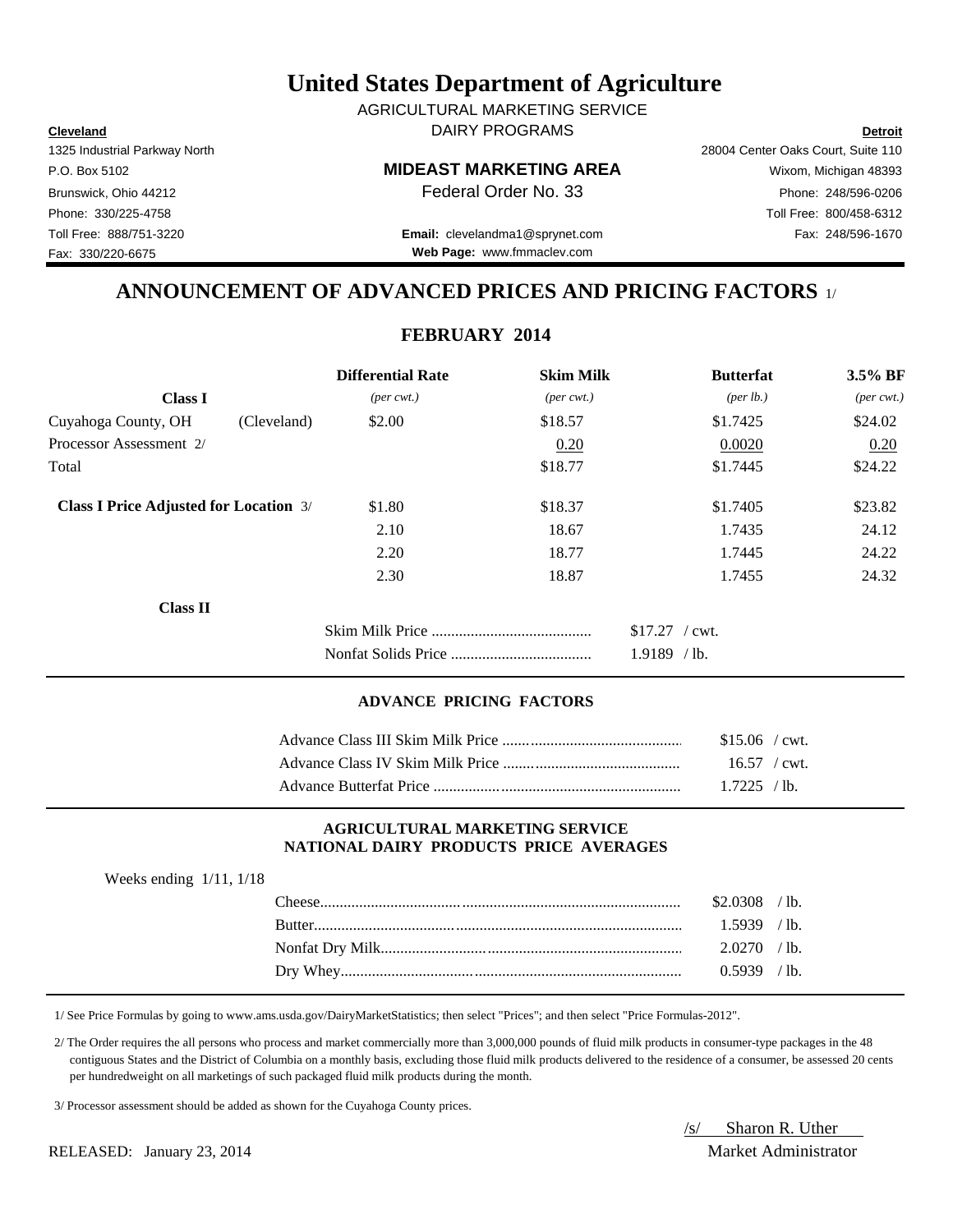**Cleveland Detroit** DAIRY PROGRAMS AGRICULTURAL MARKETING SERVICE

### P.O. Box 5102 **MIDEAST MARKETING AREA** Wixom, Michigan 48393

Toll Free: 888/751-3220 Fax: 248/596-1670 **Email:** clevelandma1@sprynet.com **Web Page:** www.fmmaclev.com

1325 Industrial Parkway North 28004 Center Oaks Court, Suite 110 Brunswick, Ohio 44212 **Phone: 248/596-0206 Federal Order No. 33** Phone: 248/596-0206 Phone: 330/225-4758 Toll Free: 800/458-6312

**ANNOUNCEMENT OF ADVANCED PRICES AND PRICING FACTORS** 1/

|                                               |             | <b>Differential Rate</b>    | <b>Skim Milk</b>            | <b>Butterfat</b>                | 3.5% BF                     |
|-----------------------------------------------|-------------|-----------------------------|-----------------------------|---------------------------------|-----------------------------|
| <b>Class I</b>                                |             | $(\text{per} \text{ cwt.})$ | $(\text{per} \text{ cwt.})$ | ${\rm (per \, lb.)}$            | $(\text{per} \text{ cwt.})$ |
| Cuyahoga County, OH                           | (Cleveland) | \$2.00                      | \$19.14                     | \$2.0498                        | \$25.64                     |
| Processor Assessment 2/                       |             |                             | 0.20                        | 0.0020                          | 0.20                        |
| Total                                         |             |                             | \$19.34                     | \$2.0518                        | \$25.84                     |
| <b>Class I Price Adjusted for Location 3/</b> |             | \$1.80                      | \$18.94                     | \$2,0478                        | \$25.44                     |
|                                               |             | 2.10                        | 19.24                       | 2.0508                          | 25.74                       |
|                                               |             | 2.20                        | 19.34                       | 2.0518                          | 25.84                       |
|                                               |             | 2.30                        | 19.44                       | 2.0528                          | 25.94                       |
| Class II                                      |             |                             |                             |                                 |                             |
|                                               |             |                             |                             | $$17.67$ / cwt.<br>1.9633 / lb. |                             |

### **ADVANCE PRICING FACTORS**

| $$17.14$ / cwt.        |  |
|------------------------|--|
| $16.97 / \text{cwt}$ . |  |
| $2.0298$ /lb.          |  |

### **AGRICULTURAL MARKETING SERVICE NATIONAL DAIRY PRODUCTS PRICE AVERAGES**

| Weeks ending $2/8$ , $2/15$ |                |  |
|-----------------------------|----------------|--|
|                             | $$2.3213$ /lb. |  |
|                             | $1.8476$ /lb.  |  |
|                             | $2.0718$ /lb.  |  |
|                             | $0.6238$ /lb.  |  |
|                             |                |  |

1/ See Price Formulas by going to www.ams.usda.gov/DairyMarketStatistics; then select "Prices"; and then select "Price Formulas-2012".

 2/ The Order requires the all persons who process and market commercially more than 3,000,000 pounds of fluid milk products in consumer-type packages in the 48 contiguous States and the District of Columbia on a monthly basis, excluding those fluid milk products delivered to the residence of a consumer, be assessed 20 cents per hundredweight on all marketings of such packaged fluid milk products during the month.

3/ Processor assessment should be added as shown for the Cuyahoga County prices.

RELEASED: February 20, 2014 Market Administrator

/s/ Sharon R. Uther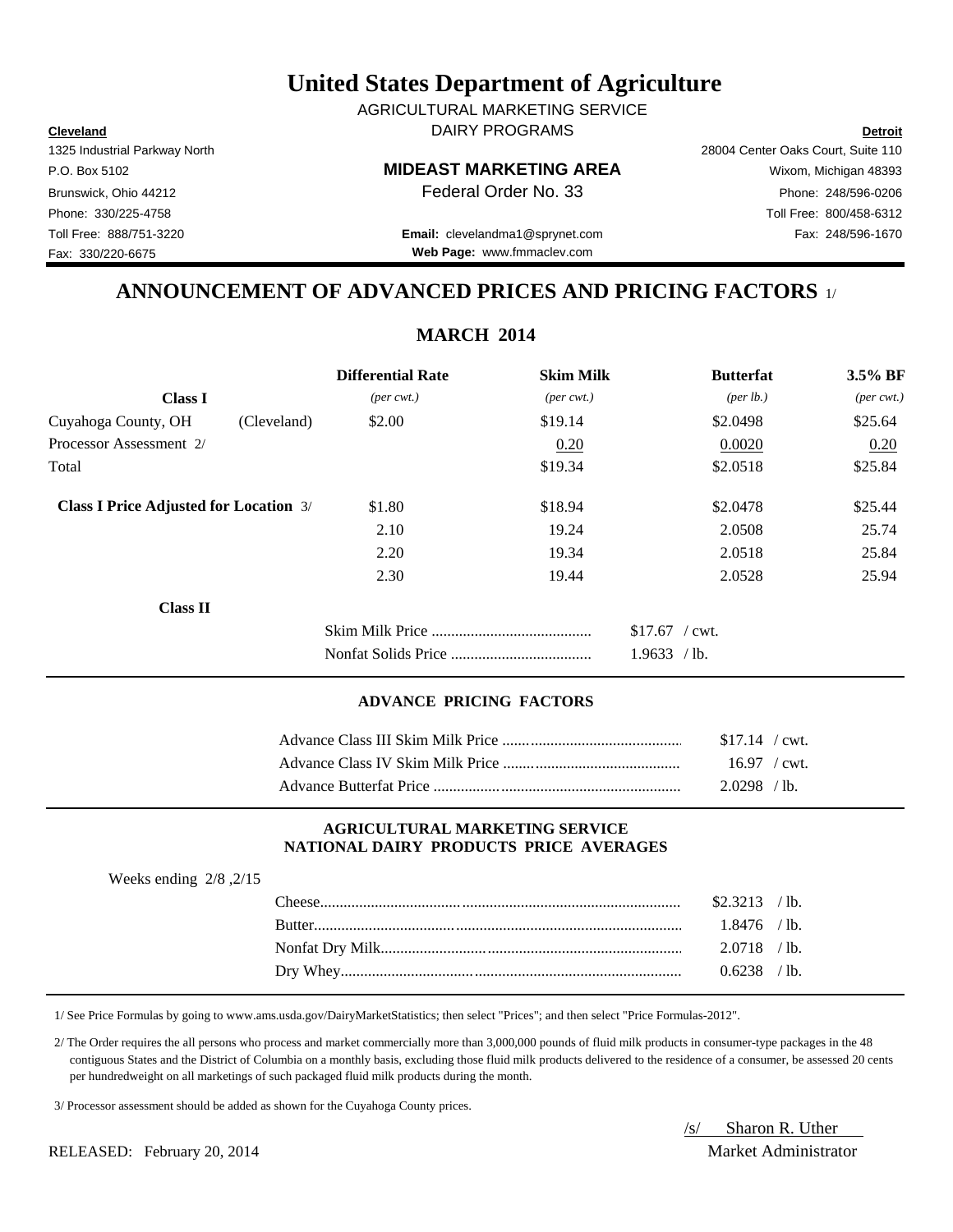**Cleveland Detroit** DAIRY PROGRAMS AGRICULTURAL MARKETING SERVICE

### P.O. Box 5102 **MIDEAST MARKETING AREA** Wixom, Michigan 48393

Toll Free: 888/751-3220 Fax: 248/596-1670 **Email:** clevelandma1@sprynet.com **Web Page:** www.fmmaclev.com

1325 Industrial Parkway North 28004 Center Oaks Court, Suite 110 Brunswick, Ohio 44212 **Phone: 248/596-0206 Federal Order No. 33** Phone: 248/596-0206 Phone: 330/225-4758 Toll Free: 800/458-6312

**ANNOUNCEMENT OF ADVANCED PRICES AND PRICING FACTORS** 1/

**APRIL 2014**

| <b>Differential Rate</b>    |                                                              | <b>Butterfat</b>     | 3.5% BF                     |
|-----------------------------|--------------------------------------------------------------|----------------------|-----------------------------|
| $(\text{per} \text{ cwt.})$ | $(\text{per} \text{ cwt.})$                                  | ${\rm (per \, lb.)}$ | $(\text{per} \text{ cwt.})$ |
| \$2.00                      | \$19.22                                                      | \$2.0294             | \$25.65                     |
|                             | 0.20                                                         | 0.0020               | 0.20                        |
|                             | \$19.42                                                      | \$2.0314             | \$25.85                     |
| \$1.80                      | \$19.02                                                      | \$2.0274             | \$25.45                     |
| 2.10                        | 19.32                                                        | 2.0304               | 25.75                       |
| 2.20                        | 19.42                                                        | 2.0314               | 25.85                       |
| 2.30                        | 19.52                                                        | 2.0324               | 25.95                       |
|                             |                                                              |                      |                             |
|                             |                                                              | $$17.92$ / cwt.      |                             |
|                             |                                                              | 1.9911 / lb.         |                             |
|                             | (Cleveland)<br><b>Class I Price Adjusted for Location 3/</b> | 111 IVII 2017        | <b>Skim Milk</b>            |

### **ADVANCE PRICING FACTORS**

| $$16.36$ / cwt.        |  |
|------------------------|--|
| $17.22 / \text{cwt}$ . |  |
| $2.0094$ / lb.         |  |

### **AGRICULTURAL MARKETING SERVICE NATIONAL DAIRY PRODUCTS PRICE AVERAGES**

| ັ |               |               |                 |
|---|---------------|---------------|-----------------|
|   |               | \$2211        | $^{\prime}$ lb. |
|   | <b>Butter</b> | $1.8308$ /lb. |                 |
|   |               | $2.1007$ /lb. |                 |
|   |               | $0.6495$ /lb. |                 |
|   |               |               |                 |

1/ See Price Formulas by going to www.ams.usda.gov/DairyMarketStatistics; then select "Prices"; and then select "Price Formulas-2012".

 2/ The Order requires the all persons who process and market commercially more than 3,000,000 pounds of fluid milk products in consumer-type packages in the 48 contiguous States and the District of Columbia on a monthly basis, excluding those fluid milk products delivered to the residence of a consumer, be assessed 20 cents per hundredweight on all marketings of such packaged fluid milk products during the month.

3/ Processor assessment should be added as shown for the Cuyahoga County prices.

RELEASED: March 19, 2014 Market Administrator

Weeks ending 3/8 ,3/15

/s/ Sharon R. Uther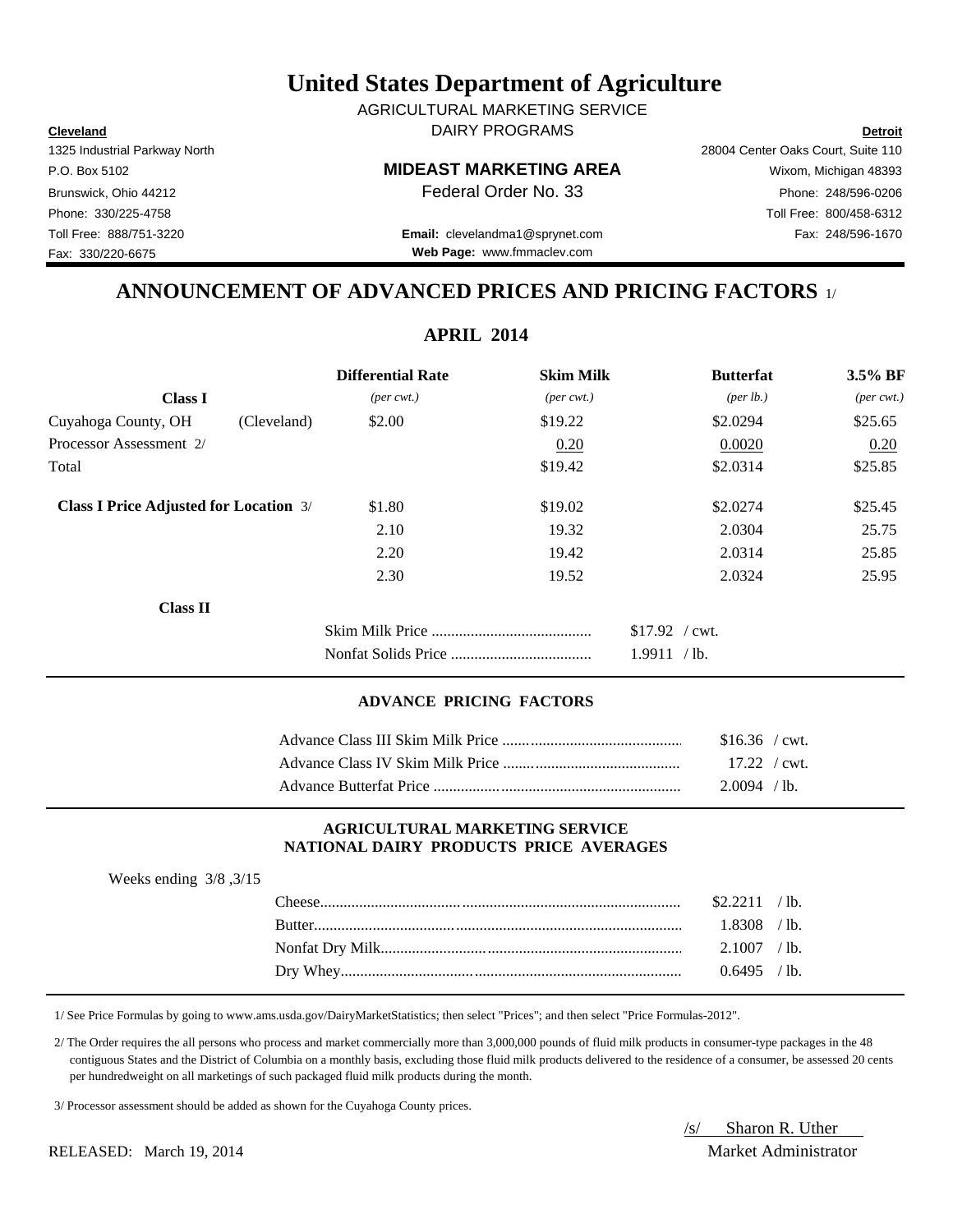**Cleveland Detroit** DAIRY PROGRAMS AGRICULTURAL MARKETING SERVICE

### P.O. Box 5102 **MIDEAST MARKETING AREA** Wixom, Michigan 48393

Toll Free: 888/751-3220 Fax: 248/596-1670 **Email:** clevelandma1@sprynet.com **Web Page:** www.fmmaclev.com

1325 Industrial Parkway North 28004 Center Oaks Court, Suite 110 Brunswick, Ohio 44212 **Phone: 248/596-0206 Federal Order No. 33** Phone: 248/596-0206 Phone: 330/225-4758 Toll Free: 800/458-6312

**ANNOUNCEMENT OF ADVANCED PRICES AND PRICING FACTORS** 1/

| <b>Differential Rate</b>    |                             | <b>Butterfat</b>     | $3.5\%$ BF                  |
|-----------------------------|-----------------------------|----------------------|-----------------------------|
| $(\text{per} \text{ cwt.})$ | $(\text{per} \text{ cwt.})$ | ${\rm (per \, lb.)}$ | $(\text{per} \text{ cwt.})$ |
| \$2.00                      | \$19.45                     | \$2.1990             | \$26.47                     |
|                             | 0.20                        | 0.0020               | 0.20                        |
|                             | \$19.65                     | \$2.2010             | \$26.67                     |
| \$1.80                      | \$19.25                     | \$2.1970             | \$26.27                     |
| 2.10                        | 19.55                       | 2.2000               | 26.57                       |
| 2.20                        | 19.65                       | 2.2010               | 26.67                       |
| 2.30                        | 19.75                       | 2.2020               | 26.77                       |
|                             |                             |                      |                             |
|                             |                             | $$17.06$ / cwt.      |                             |
|                             |                             | $1.8956$ /lb.        |                             |
|                             |                             |                      | <b>Skim Milk</b>            |

### **ADVANCE PRICING FACTORS**

| $$17.45$ / cwt. |
|-----------------|
| $16.36$ / cwt.  |
| $2.1790$ /lb.   |

### **AGRICULTURAL MARKETING SERVICE NATIONAL DAIRY PRODUCTS PRICE AVERAGES**

| Weeks ending $4/12$ , $4/19$ |                |  |
|------------------------------|----------------|--|
|                              | $$2.3695$ /lb. |  |
|                              | $1.9708$ /lb.  |  |
|                              | 2.0040 / lb.   |  |
|                              | 0.6751 / lb.   |  |
|                              |                |  |

1/ See Price Formulas by going to www.ams.usda.gov/DairyMarketStatistics; then select "Prices"; and then select "Price Formulas-2012".

 2/ The Order requires the all persons who process and market commercially more than 3,000,000 pounds of fluid milk products in consumer-type packages in the 48 contiguous States and the District of Columbia on a monthly basis, excluding those fluid milk products delivered to the residence of a consumer, be assessed 20 cents per hundredweight on all marketings of such packaged fluid milk products during the month.

3/ Processor assessment should be added as shown for the Cuyahoga County prices.

/s/ Sharon R. Uther RELEASED: April 23, 2014 Market Administrator

### **MAY 2014**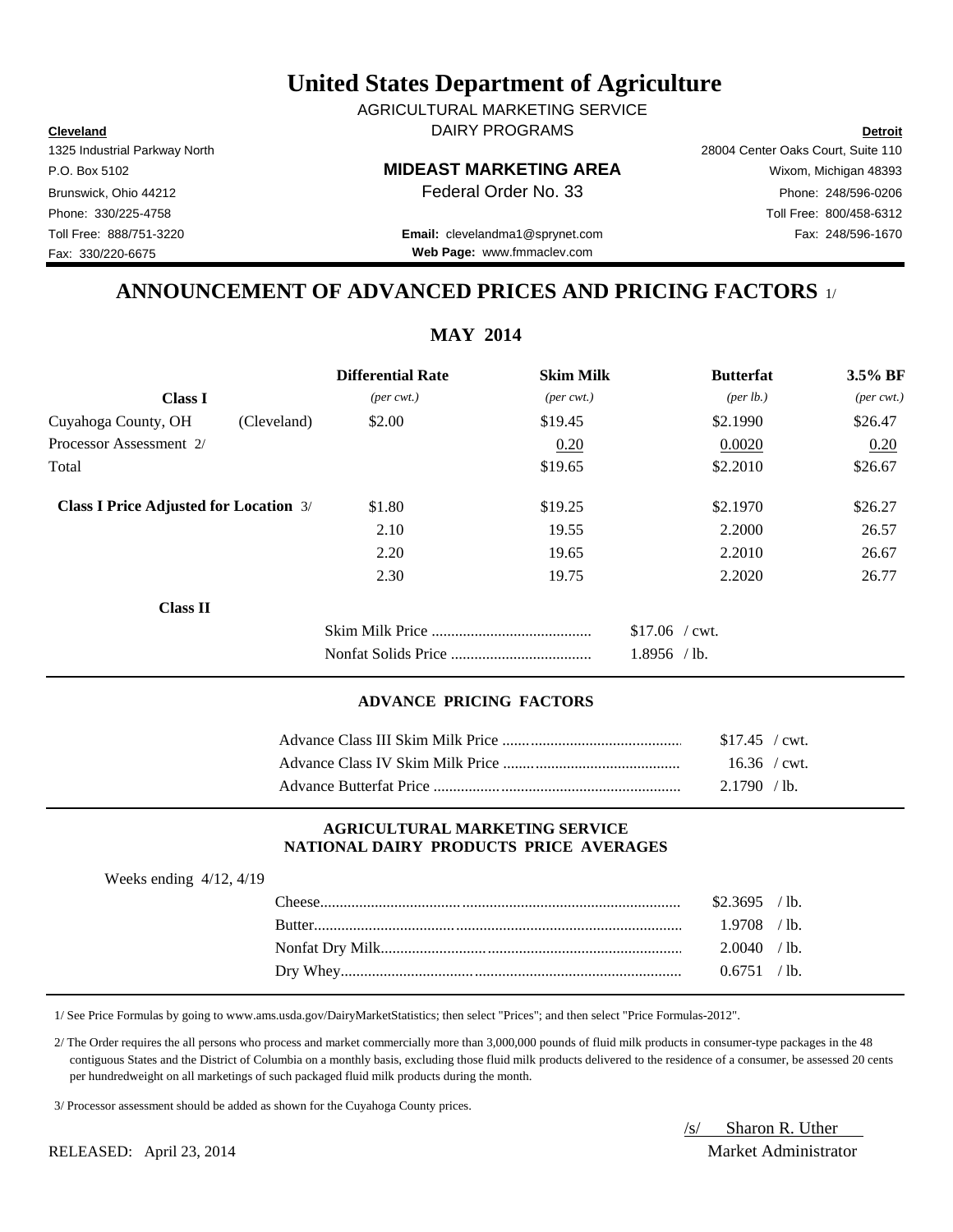**Cleveland Detroit** DAIRY PROGRAMS AGRICULTURAL MARKETING SERVICE

### P.O. Box 5102 **MIDEAST MARKETING AREA** Wixom, Michigan 48393

Toll Free: 888/751-3220 Fax: 248/596-1670 **Email:** clevelandma1@sprynet.com **Web Page:** www.fmmaclev.com

1325 Industrial Parkway North 28004 Center Oaks Court, Suite 110 Brunswick, Ohio 44212 **Phone: 248/596-0206 Federal Order No. 33** Phone: 248/596-0206 Phone: 330/225-4758 Toll Free: 800/458-6312

# **ANNOUNCEMENT OF ADVANCED PRICES AND PRICING FACTORS** 1/

|                                               |             | <b>Differential Rate</b>    | <b>Skim Milk</b>            | <b>Butterfat</b>     | 3.5% BF                     |
|-----------------------------------------------|-------------|-----------------------------|-----------------------------|----------------------|-----------------------------|
| <b>Class I</b>                                |             | $(\text{per} \text{ cwt.})$ | $(\text{per} \text{ cwt.})$ | ${\rm (per \, lb.)}$ | $(\text{per} \text{ cwt.})$ |
| Cuyahoga County, OH                           | (Cleveland) | \$2.00                      | \$17.58                     | \$2.2556             | \$24.86                     |
| Processor Assessment 2/                       |             |                             | 0.20                        | 0.0020               | 0.20                        |
| Total                                         |             |                             | \$17.78                     | \$2.2576             | \$25.06                     |
| <b>Class I Price Adjusted for Location 3/</b> |             | \$1.80                      | \$17.38                     | \$2.2536             | \$24.66                     |
|                                               |             | 2.10                        | 17.68                       | 2.2566               | 24.96                       |
|                                               |             | 2.20                        | 17.78                       | 2.2576               | 25.06                       |
|                                               |             | 2.30                        | 17.88                       | 2.2586               | 25.16                       |
| <b>Class II</b>                               |             |                             |                             |                      |                             |
|                                               |             |                             |                             | $$15.93$ / cwt.      |                             |
|                                               |             |                             |                             | 1.7700 / lb.         |                             |
|                                               |             |                             |                             |                      |                             |

### **ADVANCE PRICING FACTORS**

| $$15.58$ / cwt. |  |
|-----------------|--|
| $15.23$ / cwt.  |  |
| $2.2356$ /lb.   |  |

### **AGRICULTURAL MARKETING SERVICE NATIONAL DAIRY PRODUCTS PRICE AVERAGES**

| Weeks ending $5/10$ , $5/17$ |                |  |
|------------------------------|----------------|--|
|                              | $$2.2029$ /lb. |  |
|                              | $2.0176$ /lb.  |  |
|                              | $1.8768$ /lb.  |  |
|                              | $0.6724$ /lb.  |  |
|                              |                |  |

1/ See Price Formulas by going to www.ams.usda.gov/DairyMarketStatistics; then select "Prices"; and then select "Price Formulas-2012".

 2/ The Order requires the all persons who process and market commercially more than 3,000,000 pounds of fluid milk products in consumer-type packages in the 48 contiguous States and the District of Columbia on a monthly basis, excluding those fluid milk products delivered to the residence of a consumer, be assessed 20 cents per hundredweight on all marketings of such packaged fluid milk products during the month.

3/ Processor assessment should be added as shown for the Cuyahoga County prices.

/s/ Sharon R. Uther RELEASED: May 21, 2014 Market Administrator

Fax: 330/220-6675

**JUNE 2014**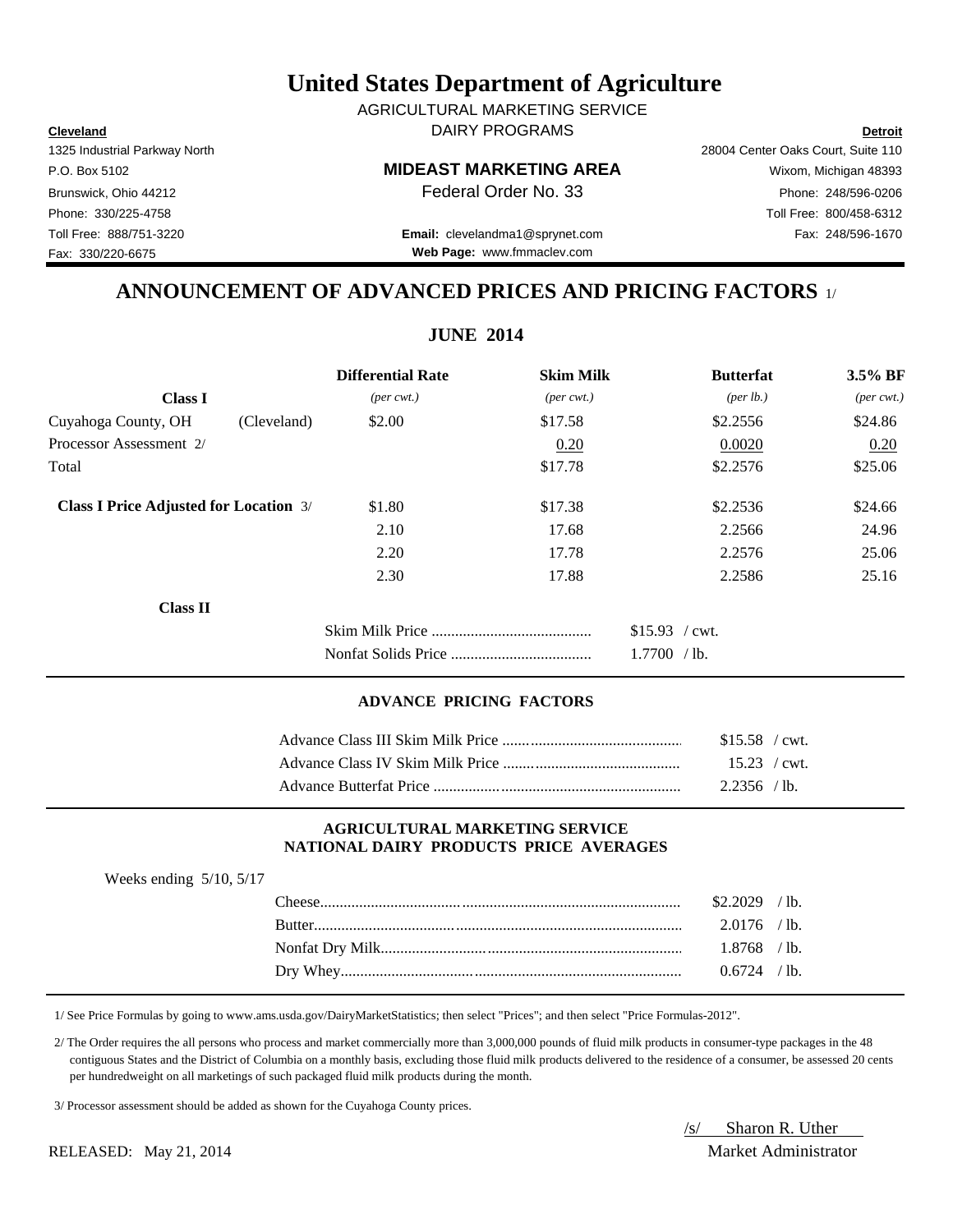**Cleveland Detroit** DAIRY PROGRAMS AGRICULTURAL MARKETING SERVICE

### P.O. Box 5102 **MIDEAST MARKETING AREA** Wixom, Michigan 48393

Toll Free: 888/751-3220 Fax: 248/596-1670 **Email:** clevelandma1@sprynet.com **Web Page:** www.fmmaclev.com

# **ANNOUNCEMENT OF ADVANCED PRICES AND PRICING FACTORS** 1/

**JULY 2014**

|                             |                             | <b>Butterfat</b>     | 3.5% BF                     |
|-----------------------------|-----------------------------|----------------------|-----------------------------|
| $(\text{per} \text{ cwt.})$ | $(\text{per} \text{ cwt.})$ | ${\rm (per \, lb.)}$ | $(\text{per} \text{ cwt.})$ |
| \$2.00                      | \$17.01                     | \$2.4577             | \$25.02                     |
|                             | 0.20                        | 0.0020               | 0.20                        |
|                             | \$17.21                     | \$2.4597             | \$25.22                     |
| \$1.80                      | \$16.81                     | \$2.4557             | \$24.82                     |
| 2.10                        | 17.11                       | 2.4587               | 25.12                       |
| 2.20                        | 17.21                       | 2.4597               | 25.22                       |
| 2.30                        | 17.31                       | 2.4607               | 25.32                       |
|                             |                             |                      |                             |
|                             |                             | $$15.71$ / cwt.      |                             |
|                             |                             | $1.7456$ /lb.        |                             |
|                             | <b>Differential Rate</b>    |                      | <b>Skim Milk</b>            |

### **ADVANCE PRICING FACTORS**

| $$13.26$ / cwt.        |  |
|------------------------|--|
| $15.01 / \text{cwt}$ . |  |
| 2.4377 / lb.           |  |

### **AGRICULTURAL MARKETING SERVICE NATIONAL DAIRY PRODUCTS PRICE AVERAGES**

| Weeks ending $6/7$ , $6/14$ |                |  |
|-----------------------------|----------------|--|
|                             | $$2.0334$ /lb. |  |
|                             | $2.1845$ /lb.  |  |
|                             | $1.8526$ /lb.  |  |
|                             | $0.6767$ /lb.  |  |
|                             |                |  |

1/ See Price Formulas by going to www.ams.usda.gov/DairyMarketStatistics; then select "Prices"; and then select "Price Formulas-2012".

 2/ The Order requires the all persons who process and market commercially more than 3,000,000 pounds of fluid milk products in consumer-type packages in the 48 contiguous States and the District of Columbia on a monthly basis, excluding those fluid milk products delivered to the residence of a consumer, be assessed 20 cents per hundredweight on all marketings of such packaged fluid milk products during the month.

3/ Processor assessment should be added as shown for the Cuyahoga County prices.

/s/ Sharon R. Uther RELEASED: June 18, 2014 Market Administrator

1325 Industrial Parkway North 28004 Center Oaks Court, Suite 110 Brunswick, Ohio 44212 **Phone: 248/596-0206 Federal Order No. 33** Phone: 248/596-0206 Phone: 330/225-4758 Toll Free: 800/458-6312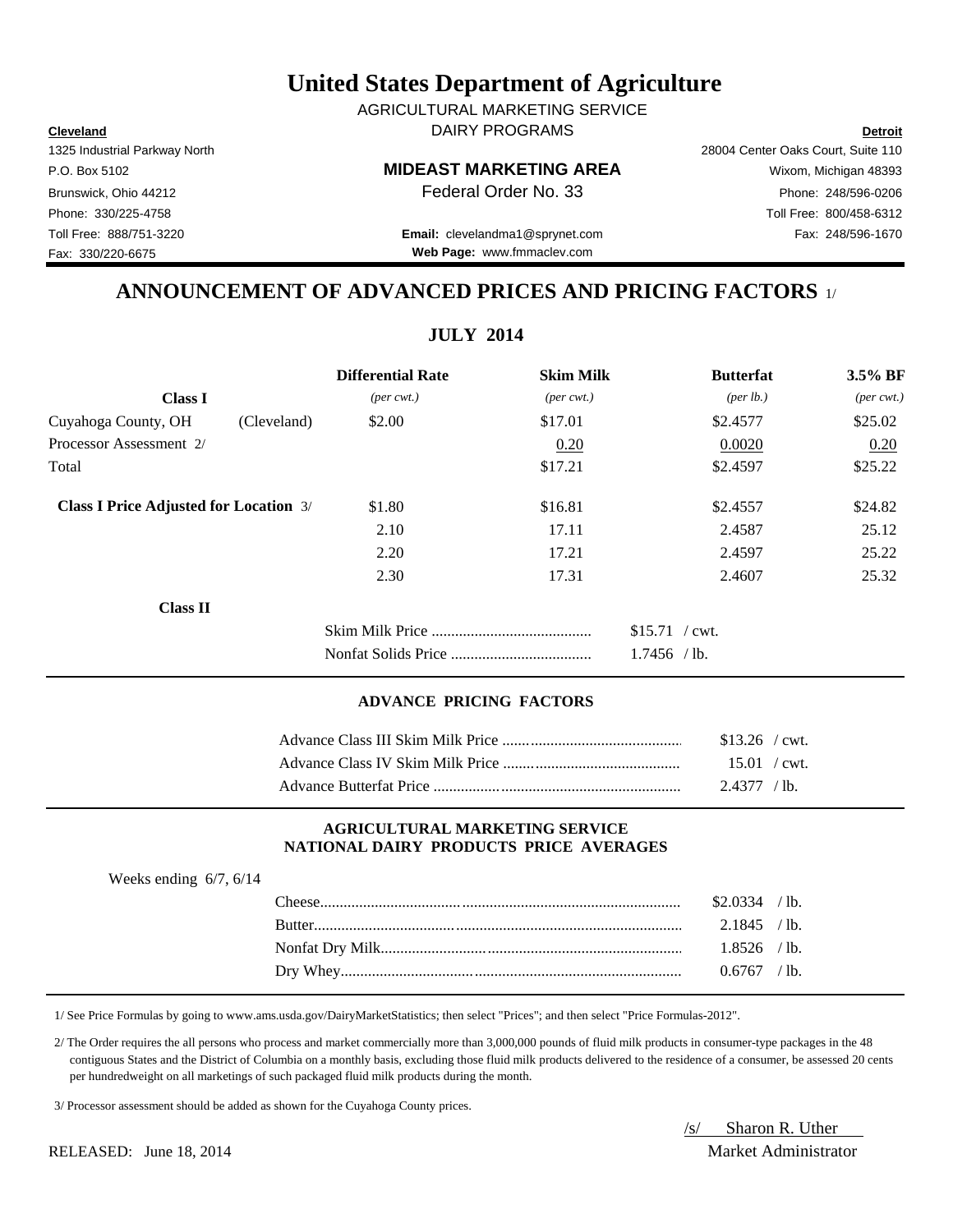**Cleveland Detroit** DAIRY PROGRAMS AGRICULTURAL MARKETING SERVICE

### P.O. Box 5102 **MIDEAST MARKETING AREA** Wixom, Michigan 48393

Brunswick, Ohio 44212 **Phone: 248/596-0206 Federal Order No. 33** Phone: 248/596-0206 Phone: 330/225-4758 Toll Free: 800/458-6312

Toll Free: 888/751-3220 Fax: 248/596-1670 **Email:** clevelandma1@sprynet.com **Web Page:** www.fmmaclev.com

# **ANNOUNCEMENT OF ADVANCED PRICES AND PRICING FACTORS** 1/

**AUGUST 2014**

|                                               |             | <b>Differential Rate</b>    | <b>Skim Milk</b>            | <b>Butterfat</b>     | 3.5% BF                     |
|-----------------------------------------------|-------------|-----------------------------|-----------------------------|----------------------|-----------------------------|
| <b>Class I</b>                                |             | $(\text{per} \text{ cwt.})$ | $(\text{per} \text{ cwt.})$ | ${\rm (per \, lb.)}$ | $(\text{per} \text{ cwt.})$ |
| Cuyahoga County, OH                           | (Cleveland) | \$2.00                      | \$17.22                     | \$2.6435             | \$25.87                     |
| Processor Assessment 2/                       |             |                             | 0.20                        | 0.0020               | 0.20                        |
| Total                                         |             |                             | \$17.42                     | \$2.6455             | \$26.07                     |
| <b>Class I Price Adjusted for Location 3/</b> |             | \$1.80                      | \$17.02                     | \$2.6415             | \$25.67                     |
|                                               |             | 2.10                        | 17.32                       | 2.6445               | 25.97                       |
|                                               |             | 2.20                        | 17.42                       | 2.6455               | 26.07                       |
|                                               |             | 2.30                        | 17.52                       | 2.6465               | 26.17                       |
| <b>Class II</b>                               |             |                             |                             |                      |                             |
|                                               |             |                             |                             | $$15.92$ / cwt.      |                             |
|                                               |             |                             |                             | $1.7689$ /lb.        |                             |

### **ADVANCE PRICING FACTORS**

| $$12.82$ / cwt.        |  |
|------------------------|--|
| $15.22 / \text{cwt}$ . |  |
| 2.6235 / lb.           |  |

### **AGRICULTURAL MARKETING SERVICE NATIONAL DAIRY PRODUCTS PRICE AVERAGES**

| Weeks ending $7/12$ $7/19$ |                |  |
|----------------------------|----------------|--|
|                            | $$2.0445$ /lb. |  |
|                            | $2.3379$ /lb.  |  |
|                            | $1.8763$ /lb.  |  |
|                            | $0.6873$ /lb.  |  |
|                            |                |  |

1/ See Price Formulas by going to www.ams.usda.gov/DairyMarketStatistics; then select "Prices"; and then select "Price Formulas-2012".

 2/ The Order requires the all persons who process and market commercially more than 3,000,000 pounds of fluid milk products in consumer-type packages in the 48 contiguous States and the District of Columbia on a monthly basis, excluding those fluid milk products delivered to the residence of a consumer, be assessed 20 cents per hundredweight on all marketings of such packaged fluid milk products during the month.

3/ Processor assessment should be added as shown for the Cuyahoga County prices.

/s/ Sharon R. Uther RELEASED: July 23, 2014 Market Administrator

Fax: 330/220-6675

1325 Industrial Parkway North 28004 Center Oaks Court, Suite 110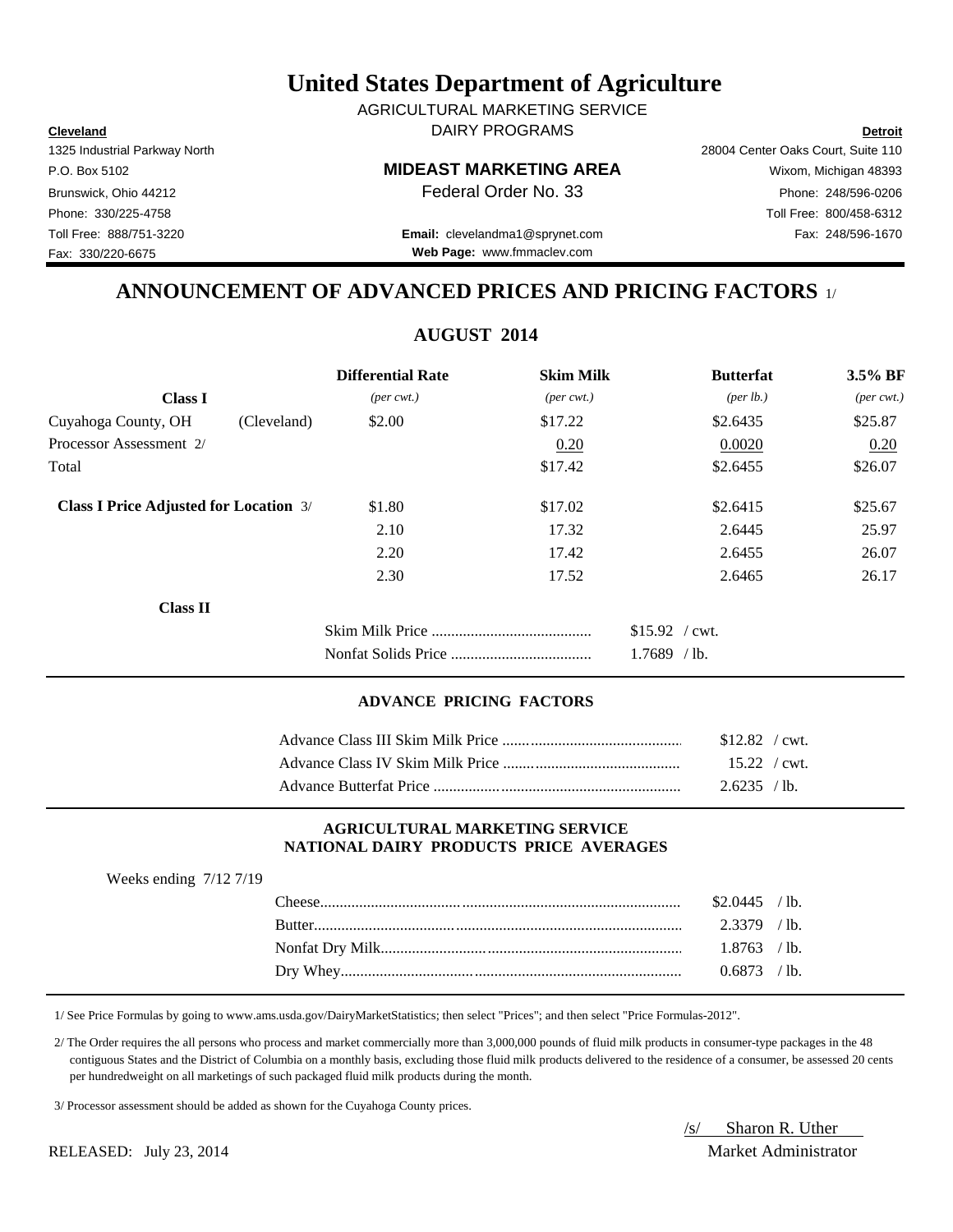**Cleveland Detroit** DAIRY PROGRAMS AGRICULTURAL MARKETING SERVICE

### P.O. Box 5102 **MIDEAST MARKETING AREA** Wixom, Michigan 48393

Toll Free: 888/751-3220 Fax: 248/596-1670 **Email:** clevelandma1@sprynet.com **Web Page:** www.fmmaclev.com

1325 Industrial Parkway North 28004 Center Oaks Court, Suite 110 Brunswick, Ohio 44212 **Phone: 248/596-0206 Federal Order No. 33** Phone: 248/596-0206 Phone: 330/225-4758 Toll Free: 800/458-6312

**ANNOUNCEMENT OF ADVANCED PRICES AND PRICING FACTORS** 1/

### **SEPTEMBER 2014**

|                                               |             | <b>Differential Rate</b>    | <b>Skim Milk</b>            | <b>Butterfat</b>                 | $3.5\%$ BF                  |
|-----------------------------------------------|-------------|-----------------------------|-----------------------------|----------------------------------|-----------------------------|
| <b>Class I</b>                                |             | $(\text{per} \text{ cwt.})$ | $(\text{per} \text{ cwt.})$ | ${\rm (per \, lb.)}$             | $(\text{per} \text{ cwt.})$ |
| Cuyahoga County, OH                           | (Cleveland) | \$2.00                      | \$16.56                     | \$2.7573                         | \$25.63                     |
| Processor Assessment 2/                       |             |                             | 0.20                        | 0.0020                           | 0.20                        |
| Total                                         |             |                             | \$16.76                     | \$2.7593                         | \$25.83                     |
| <b>Class I Price Adjusted for Location 3/</b> |             | \$1.80                      | \$16.36                     | \$2.7553                         | \$25.43                     |
|                                               |             | 2.10                        | 16.66                       | 2.7583                           | 25.73                       |
|                                               |             | 2.20                        | 16.76                       | 2.7593                           | 25.83                       |
|                                               |             | 2.30                        | 16.86                       | 2.7603                           | 25.93                       |
| <b>Class II</b>                               |             |                             |                             |                                  |                             |
|                                               |             |                             |                             | $$15.26$ / cwt.<br>$1.6956$ /lb. |                             |

### **ADVANCE PRICING FACTORS**

| $$12.71$ / cwt. |  |
|-----------------|--|
| $14.56$ / cwt.  |  |
| 2.7373 / lb.    |  |

### **AGRICULTURAL MARKETING SERVICE NATIONAL DAIRY PRODUCTS PRICE AVERAGES**

| ີ |        |                |  |
|---|--------|----------------|--|
|   |        | \$2.0666 / lb. |  |
|   | Butter | $2.4319$ /lb.  |  |
|   |        | $1.8020$ /lb.  |  |
|   |        | $0.6926$ /lb.  |  |
|   |        |                |  |

1/ See Price Formulas by going to www.ams.usda.gov/DairyMarketStatistics; then select "Prices"; and then select "Price Formulas-2012".

 2/ The Order requires the all persons who process and market commercially more than 3,000,000 pounds of fluid milk products in consumer-type packages in the 48 contiguous States and the District of Columbia on a monthly basis, excluding those fluid milk products delivered to the residence of a consumer, be assessed 20 cents per hundredweight on all marketings of such packaged fluid milk products during the month.

3/ Processor assessment should be added as shown for the Cuyahoga County prices.

RELEASED: August 20, 2014 Market Administrator

/s/ Sharon R. Uther

Fax: 330/220-6675

Weeks ending 8/9, 8/16

|  | $W_{\text{Pek}}$ ending $R/Q$ $R/I$ |  |
|--|-------------------------------------|--|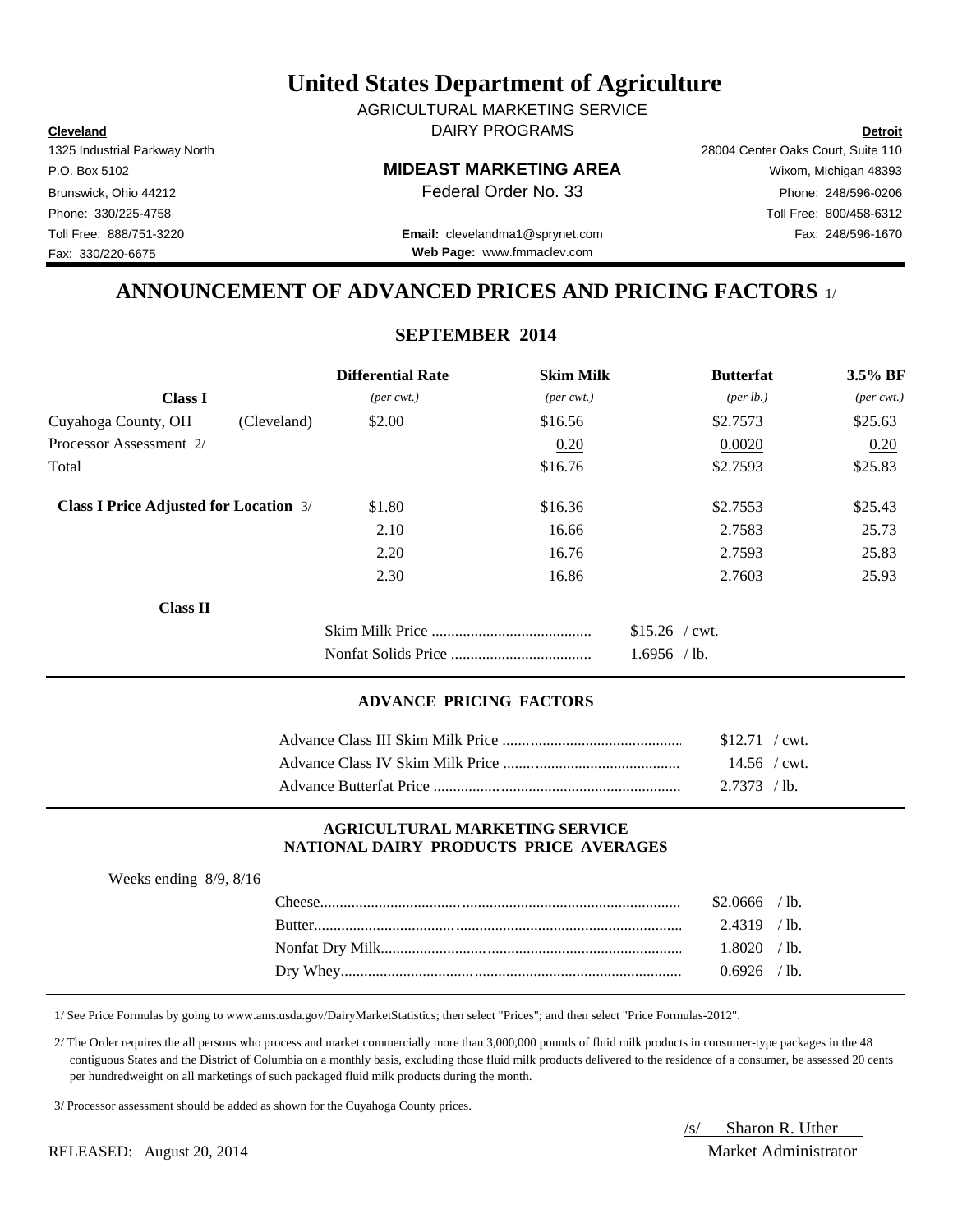**Cleveland Detroit** DAIRY PROGRAMS AGRICULTURAL MARKETING SERVICE

### P.O. Box 5102 **MIDEAST MARKETING AREA** Wixom, Michigan 48393

Toll Free: 888/751-3220 Fax: 248/596-1670 **Email:** clevelandma1@sprynet.com **Web Page:** www.fmmaclev.com

# **ANNOUNCEMENT OF ADVANCED PRICES AND PRICING FACTORS** 1/

### **OCTOBER 2014**

|                                               | <b>Differential Rate</b>    | <b>Skim Milk</b>            | <b>Butterfat</b>                | $3.5\%$ BF                  |
|-----------------------------------------------|-----------------------------|-----------------------------|---------------------------------|-----------------------------|
| <b>Class I</b>                                | $(\text{per} \text{ cwt.})$ | $(\text{per} \text{ cwt.})$ | ${\rm (per \, lb.)}$            | $(\text{per} \text{ cwt.})$ |
| Cuyahoga County, OH<br>(Cleveland)            | \$2.00                      | \$15.67                     | \$3.1610                        | \$26.19                     |
| Processor Assessment 2/                       |                             | 0.20                        | 0.0020                          | 0.20                        |
| Total                                         |                             | \$15.87                     | \$3.1630                        | \$26.39                     |
| <b>Class I Price Adjusted for Location 3/</b> | \$1.80                      | \$15.47                     | \$3.1590                        | \$25.99                     |
|                                               | 2.10                        | 15.77                       | 3.1620                          | 26.29                       |
|                                               | 2.20                        | 15.87                       | 3.1630                          | 26.39                       |
|                                               | 2.30                        | 15.97                       | 3.1640                          | 26.49                       |
| Class II                                      |                             |                             |                                 |                             |
|                                               |                             |                             | $$12.36$ / cwt.<br>1.3733 / lb. |                             |

### **ADVANCE PRICING FACTORS**

| $$13.67$ / cwt. |
|-----------------|
| $11.66$ / cwt.  |
| 3.1410 / lb.    |

### **AGRICULTURAL MARKETING SERVICE NATIONAL DAIRY PRODUCTS PRICE AVERAGES**

| Weeks ending $9/6$ , $9/13$ |                |  |
|-----------------------------|----------------|--|
|                             | $$2.3062$ /lb. |  |
|                             | $2.7652$ /lb.  |  |
|                             | $1.4766$ /lb.  |  |
|                             | $0.6747$ /lb.  |  |
|                             |                |  |

1/ See Price Formulas by going to www.ams.usda.gov/DairyMarketStatistics; then select "Prices"; and then select "Price Formulas-2012".

 2/ The Order requires the all persons who process and market commercially more than 3,000,000 pounds of fluid milk products in consumer-type packages in the 48 contiguous States and the District of Columbia on a monthly basis, excluding those fluid milk products delivered to the residence of a consumer, be assessed 20 cents per hundredweight on all marketings of such packaged fluid milk products during the month.

3/ Processor assessment should be added as shown for the Cuyahoga County prices.

RELEASED: September 17, 2014 Market Administrator

/s/ Sharon R. Uther

1325 Industrial Parkway North 28004 Center Oaks Court, Suite 110 Brunswick, Ohio 44212 **Phone: 248/596-0206 Federal Order No. 33** Phone: 248/596-0206 Phone: 330/225-4758 Toll Free: 800/458-6312 Fax: 330/220-6675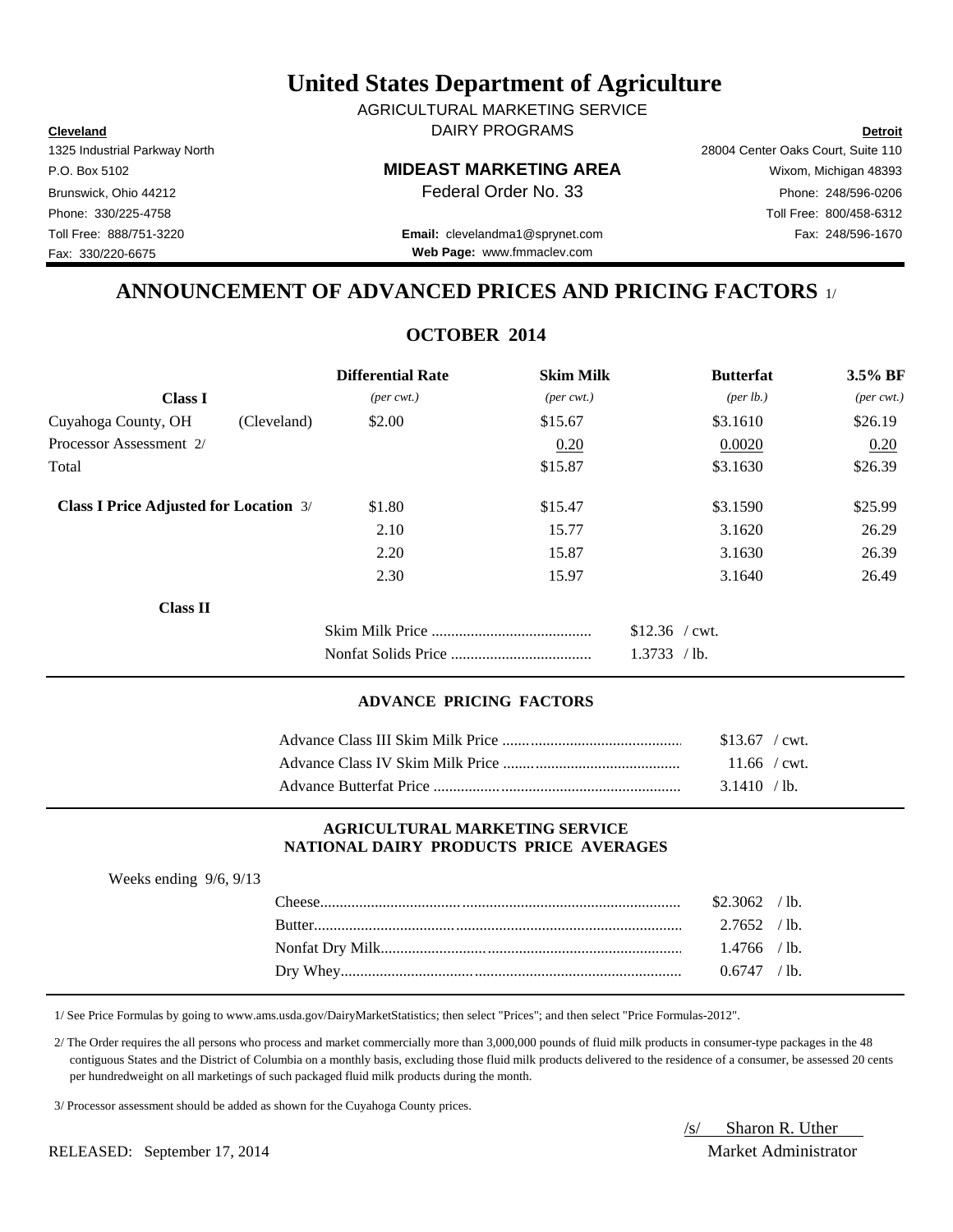**Cleveland Detroit** DAIRY PROGRAMS AGRICULTURAL MARKETING SERVICE

### P.O. Box 5102 **MIDEAST MARKETING AREA** Wixom, Michigan 48393

Toll Free: 888/751-3220 Fax: 248/596-1670 **Email:** clevelandma1@sprynet.com **Web Page:** www.fmmaclev.com

# **ANNOUNCEMENT OF ADVANCED PRICES AND PRICING FACTORS** 1/

### **NOVEMBER 2014**

|                                               |             | <b>Differential Rate</b>    | <b>Skim Milk</b>            | <b>Butterfat</b>     | 3.5% BF                     |
|-----------------------------------------------|-------------|-----------------------------|-----------------------------|----------------------|-----------------------------|
| <b>Class I</b>                                |             | $(\text{per} \text{ cwt.})$ | $(\text{per} \text{ cwt.})$ | ${\rm (per \, lb.)}$ | $(\text{per} \text{ cwt.})$ |
| Cuyahoga County, OH                           | (Cleveland) | \$2.00                      | \$15.25                     | \$3.2416             | \$26.06                     |
| Processor Assessment 2/                       |             |                             | 0.20                        | 0.0020               | 0.20                        |
| Total                                         |             |                             | \$15.45                     | \$3.2436             | \$26.26                     |
| <b>Class I Price Adjusted for Location 3/</b> |             | \$1.80                      | \$15.05                     | \$3.2396             | \$25.86                     |
|                                               |             | 2.10                        | 15.35                       | 3.2426               | 26.16                       |
|                                               |             | 2.20                        | 15.45                       | 3.2436               | 26.26                       |
|                                               |             | 2.30                        | 15.55                       | 3.2446               | 26.36                       |
| <b>Class II</b>                               |             |                             |                             |                      |                             |
|                                               |             |                             |                             | $$12.62$ / cwt.      |                             |
|                                               |             |                             |                             | 1.4022 / lb.         |                             |

### **ADVANCE PRICING FACTORS**

| $$13.25$ / cwt.        |  |
|------------------------|--|
| $11.92 / \text{cwt}$ . |  |
| $3.2216$ /lb.          |  |

### **AGRICULTURAL MARKETING SERVICE NATIONAL DAIRY PRODUCTS PRICE AVERAGES**

| Weeks ending $10/11$ , $10/18$ |  |  |
|--------------------------------|--|--|
|--------------------------------|--|--|

| <b>heer</b>   | \$2.3001 | $^{\prime}$ lb. |
|---------------|----------|-----------------|
| <b>Butter</b> | 2.8318   | $^{\prime}$ lb. |
|               | 1.5052   | $\prime$ lb.    |
| Dry Whey.     | 0.6590-  | $^{\prime}$ lb. |
|               |          |                 |

1/ See Price Formulas by going to www.ams.usda.gov/DairyMarketStatistics; then select "Prices"; and then select "Price Formulas-2012".

 2/ The Order requires the all persons who process and market commercially more than 3,000,000 pounds of fluid milk products in consumer-type packages in the 48 contiguous States and the District of Columbia on a monthly basis, excluding those fluid milk products delivered to the residence of a consumer, be assessed 20 cents per hundredweight on all marketings of such packaged fluid milk products during the month.

3/ Processor assessment should be added as shown for the Cuyahoga County prices.

RELEASED: October 22, 2014 Market Administrator

/s/ Sharon R. Uther

1325 Industrial Parkway North 28004 Center Oaks Court, Suite 110 Brunswick, Ohio 44212 **Phone: 248/596-0206 Federal Order No. 33** Phone: 248/596-0206 Phone: 330/225-4758 Toll Free: 800/458-6312